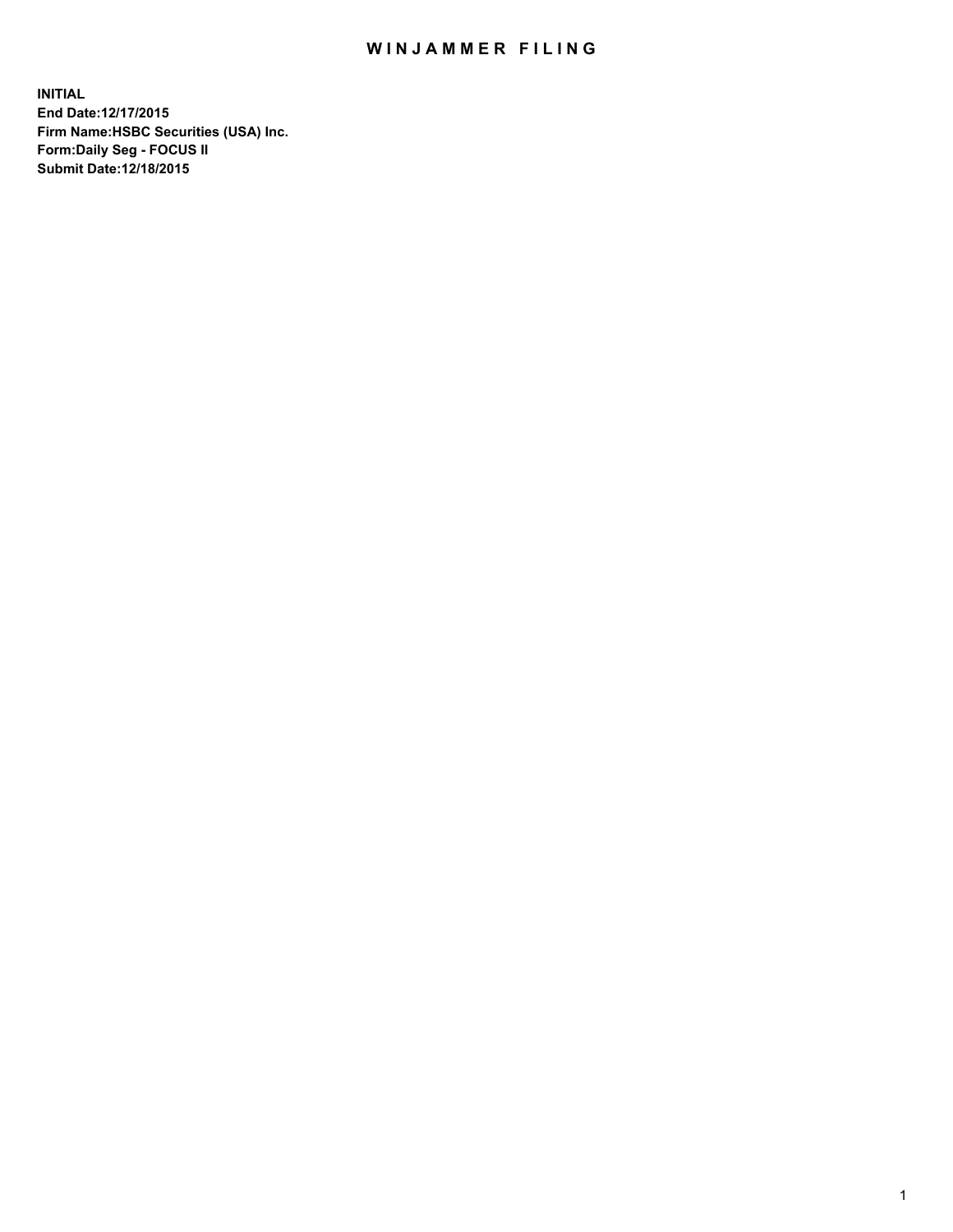## **INITIAL End Date:12/17/2015 Firm Name:HSBC Securities (USA) Inc. Form:Daily Seg - FOCUS II Submit Date:12/18/2015 Daily Segregation - Cover Page**

| Name of Company<br><b>Contact Name</b><br><b>Contact Phone Number</b><br><b>Contact Email Address</b>                                                                                                                                                                                                                         | <b>HSBC Securities (USA) Inc.</b><br>Steven richardson<br>212-525-6445<br>steven.richardson@us.hsbc.com |
|-------------------------------------------------------------------------------------------------------------------------------------------------------------------------------------------------------------------------------------------------------------------------------------------------------------------------------|---------------------------------------------------------------------------------------------------------|
| FCM's Customer Segregated Funds Residual Interest Target (choose one):<br>a. Minimum dollar amount: ; or<br>b. Minimum percentage of customer segregated funds required: % ; or<br>c. Dollar amount range between: and; or<br>d. Percentage range of customer segregated funds required between:% and%.                       | 110,000,000<br><u>0</u><br>0 <sub>0</sub><br>0 <sub>0</sub>                                             |
| FCM's Customer Secured Amount Funds Residual Interest Target (choose one):<br>a. Minimum dollar amount: ; or<br>b. Minimum percentage of customer secured funds required:%; or<br>c. Dollar amount range between: and; or<br>d. Percentage range of customer secured funds required between:% and%.                           | 10,000,000<br><u>0</u><br>0 <sub>0</sub><br>0 <sub>0</sub>                                              |
| FCM's Cleared Swaps Customer Collateral Residual Interest Target (choose one):<br>a. Minimum dollar amount: ; or<br>b. Minimum percentage of cleared swaps customer collateral required:%; or<br>c. Dollar amount range between: and; or<br>d. Percentage range of cleared swaps customer collateral required between:% and%. | 90,000,000<br><u>0</u><br>0 <sub>0</sub><br>0 <sub>0</sub>                                              |

Attach supporting documents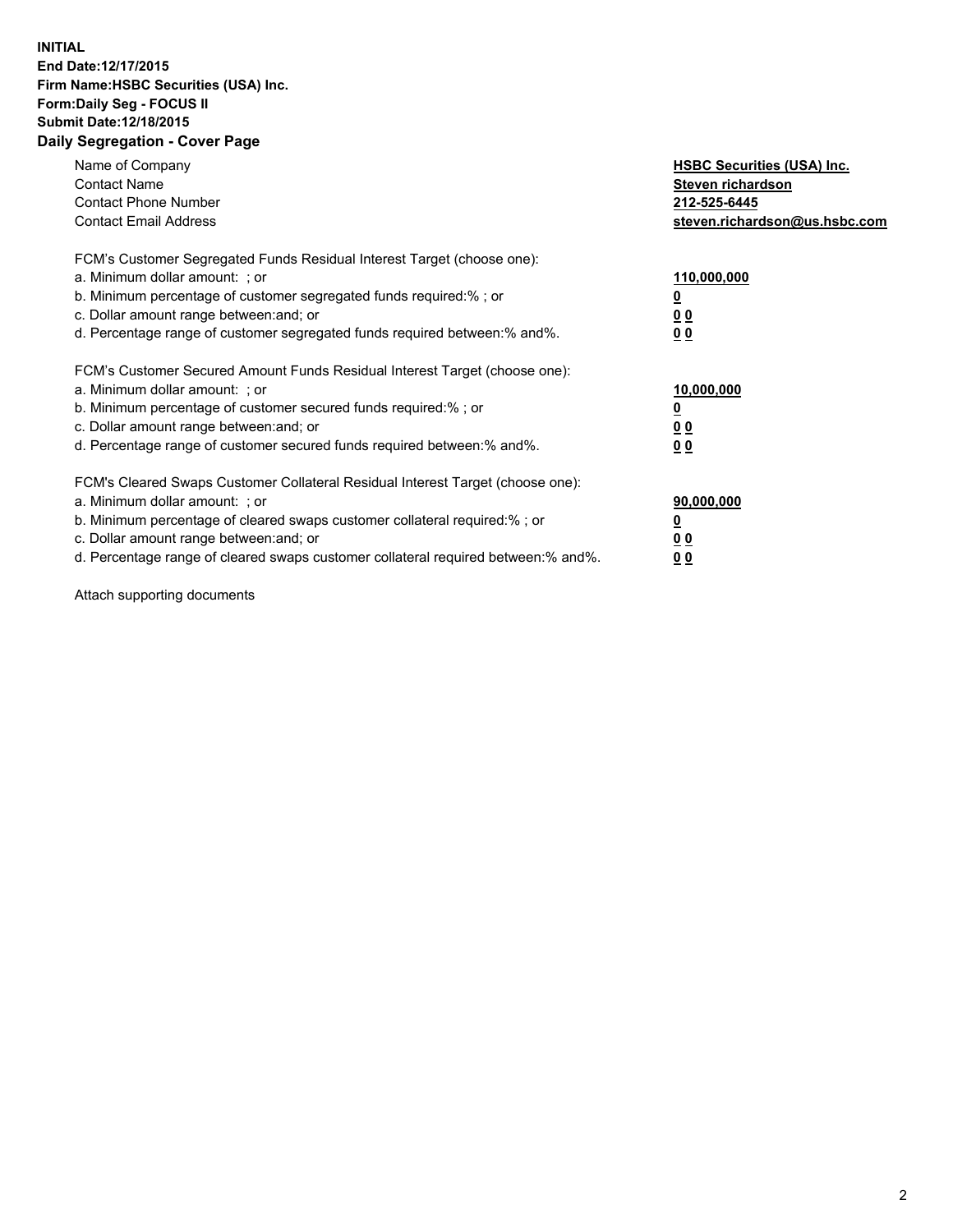**INITIAL End Date:12/17/2015 Firm Name:HSBC Securities (USA) Inc. Form:Daily Seg - FOCUS II Submit Date:12/18/2015 Daily Segregation - Secured Amounts**

# Foreign Futures and Foreign Options Secured Amounts

Amount required to be set aside pursuant to law, rule or regulation of a foreign

government or a rule of a self-regulatory organization authorized thereunder

#### 1. Net ledger balance - Foreign Futures and Foreign Option Trading - All Customers A. Cash **18,012,758** [7315]

- B. Securities (at market) **135,976,268** [7317]
- 2. Net unrealized profit (loss) in open futures contracts traded on a foreign board of trade **4,914,500** [7325]
- 3. Exchange traded options
	- a. Market value of open option contracts purchased on a foreign board of trade **0** [7335]
	- b. Market value of open contracts granted (sold) on a foreign board of trade **0** [7337]
- 4. Net equity (deficit) (add lines 1. 2. and 3.) **158,903,526** [7345]
- 5. Account liquidating to a deficit and account with a debit balances gross amount **30,976,002** [7351] Less: amount offset by customer owned securities **-30,971,531** [7352] **4,471** [7354]
- 6. Amount required to be set aside as the secured amount Net Liquidating Equity Method (add lines 4 and 5)
- 7. Greater of amount required to be set aside pursuant to foreign jurisdiction (above) or line 6.

## FUNDS DEPOSITED IN SEPARATE REGULATION 30.7 ACCOUNTS

- 1. Cash in banks
	- A. Banks located in the United States **-6,297,740** [7500]
	- B. Other banks qualified under Regulation 30.7 **0** [7520] **-6,297,740** [7530]
- 2. Securities
	- A. In safekeeping with banks located in the United States **94,882,767** [7540]
	- B. In safekeeping with other banks qualified under Regulation 30.7 **0** [7560] **94,882,767** [7570]
- 3. Equities with registered futures commission merchants
	- A. Cash **0** [7580]
		-
	- C. Unrealized gain (loss) on open futures contracts **0** [7600]
	- D. Value of long option contracts **0** [7610]
	- E. Value of short option contracts **0** [7615] **0** [7620]
- 4. Amounts held by clearing organizations of foreign boards of trade
	- A. Cash **0** [7640]
		-
	- C. Amount due to (from) clearing organization daily variation **0** [7660]
	- D. Value of long option contracts **0** [7670]
	- E. Value of short option contracts **0** [7675] **0** [7680]
- 5. Amounts held by members of foreign boards of trade
	-
	-
	- C. Unrealized gain (loss) on open futures contracts **4,914,500** [7720]
	- D. Value of long option contracts **0** [7730]
	- E. Value of short option contracts **0** [7735] **135,979,566** [7740]
- 6. Amounts with other depositories designated by a foreign board of trade **0** [7760]
- 7. Segregated funds on hand **0** [7765]
- 8. Total funds in separate section 30.7 accounts **224,564,593** [7770]
- 9. Excess (deficiency) Set Aside for Secured Amount (subtract line 7 Secured Statement Page 1 from Line 8)
- 10. Management Target Amount for Excess funds in separate section 30.7 accounts **10,000,000** [7780]
- 11. Excess (deficiency) funds in separate 30.7 accounts over (under) Management Target **55,656,596** [7785]

**158,907,997** [7355]

**158,907,997** [7360]

B. Securities **0** [7590]

B. Securities **0** [7650]

 A. Cash **89,971,565** [7700] B. Securities **41,093,501** [7710] **65,656,596** [7380]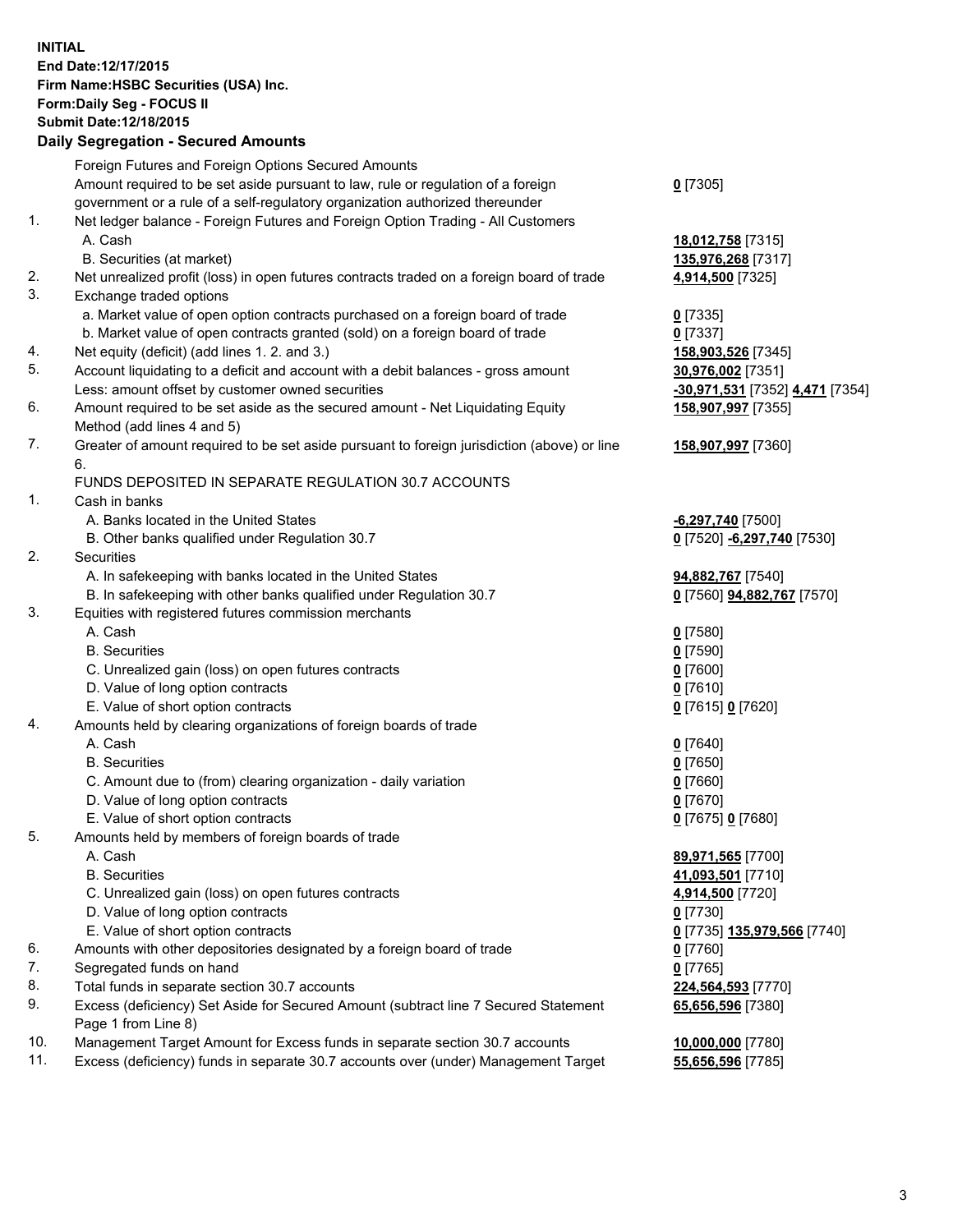| <b>INITIAL</b> | End Date: 12/17/2015<br>Firm Name: HSBC Securities (USA) Inc.<br>Form: Daily Seg - FOCUS II<br><b>Submit Date: 12/18/2015</b><br>Daily Segregation - Segregation Statement |                               |
|----------------|----------------------------------------------------------------------------------------------------------------------------------------------------------------------------|-------------------------------|
|                | SEGREGATION REQUIREMENTS(Section 4d(2) of the CEAct)                                                                                                                       |                               |
| 1.             | Net ledger balance                                                                                                                                                         |                               |
|                | A. Cash                                                                                                                                                                    | 203,841,331 [7010]            |
|                | B. Securities (at market)                                                                                                                                                  | 1,108,992,598 [7020]          |
| 2.             | Net unrealized profit (loss) in open futures contracts traded on a contract market                                                                                         | -4,724,451 [7030]             |
| 3.             | Exchange traded options                                                                                                                                                    |                               |
|                | A. Add market value of open option contracts purchased on a contract market                                                                                                | 116,469,051 [7032]            |
|                | B. Deduct market value of open option contracts granted (sold) on a contract market                                                                                        | 48,778,722 [7033]             |
| 4.             | Net equity (deficit) (add lines 1, 2 and 3)                                                                                                                                | 1,375,799,807 [7040]          |
| 5.             | Accounts liquidating to a deficit and accounts with                                                                                                                        |                               |
|                | debit balances - gross amount                                                                                                                                              | 94,403,553 [7045]             |
|                | Less: amount offset by customer securities                                                                                                                                 | -94,403,447 [7047] 106 [7050] |
| 6.             | Amount required to be segregated (add lines 4 and 5)                                                                                                                       | 1,375,799,913 [7060]          |
|                | FUNDS IN SEGREGATED ACCOUNTS                                                                                                                                               |                               |
| 7.             | Deposited in segregated funds bank accounts                                                                                                                                |                               |
|                | A. Cash                                                                                                                                                                    | 167,786,392 [7070]            |
|                | B. Securities representing investments of customers' funds (at market)                                                                                                     | $0$ [7080]                    |
|                | C. Securities held for particular customers or option customers in lieu of cash (at<br>market)                                                                             | 180,075,734 [7090]            |
| 8.             | Margins on deposit with derivatives clearing organizations of contract markets                                                                                             |                               |
|                | A. Cash                                                                                                                                                                    | 28,033,129 [7100]             |
|                | B. Securities representing investments of customers' funds (at market)                                                                                                     | 149,249,025 [7110]            |
|                | C. Securities held for particular customers or option customers in lieu of cash (at<br>market)                                                                             | 928,916,863 [7120]            |
| 9.             | Net settlement from (to) derivatives clearing organizations of contract markets                                                                                            | -51,810,018 [7130]            |
| 10.            | Exchange traded options                                                                                                                                                    |                               |
|                | A. Value of open long option contracts                                                                                                                                     | 116,469,051 [7132]            |
|                | B. Value of open short option contracts                                                                                                                                    | 48,778,722 [7133]             |
| 11.            | Net equities with other FCMs                                                                                                                                               |                               |
|                | A. Net liquidating equity                                                                                                                                                  | 54,813,293 [7140]             |
|                | B. Securities representing investments of customers' funds (at market)                                                                                                     | $0$ [7160]                    |
|                | C. Securities held for particular customers or option customers in lieu of cash (at                                                                                        | $0$ [7170]                    |
|                | market)                                                                                                                                                                    |                               |
| 12.            | Segregated funds on hand                                                                                                                                                   | $0$ [7150]                    |
| 13.            | Total amount in segregation (add lines 7 through 12)                                                                                                                       | 1,524,754,747 [7180]          |
| 14.            | Excess (deficiency) funds in segregation (subtract line 6 from line 13)                                                                                                    | 148,954,834 [7190]            |
| 15.            | Management Target Amount for Excess funds in segregation                                                                                                                   | 110,000,000 [7194]            |

16. Excess (deficiency) funds in segregation over (under) Management Target Amount Excess

**38,954,834** [7198]